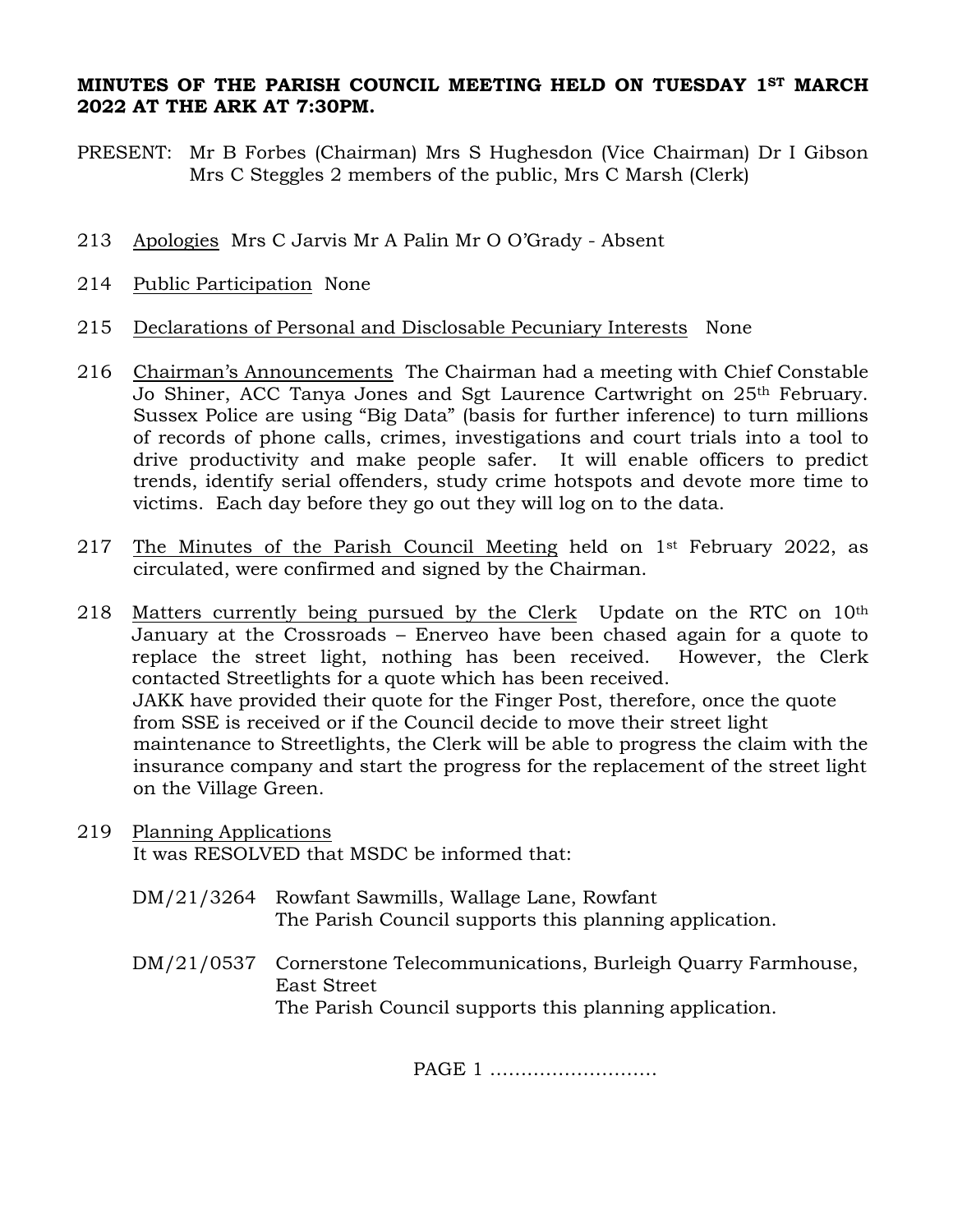## 220 Report on Previous Applications

No reports on previous applications were received this month.

- 221 Minutes of the ACE Meeting held 10th February 2022, as circulated, were noted and approved.
- 222 Minutes of the Village Enhancement Scheme held on 10<sup>th</sup> February 2022, as circulated, were noted and approved.
- 223 Minutes of the Staffing Committee Meeting held on 17th February 2022, as circulated, were noted and approved. The Clerk asked whether the Committee would like to review the job description and contract or were they happy for her to finalise these documents. It was agreed the Clerk can finalise both documents.
- 224 Parish Council Street Lights It was RESOLVED the Council will move the maintenance of the Parish Council's Street Lights from Enerveo to Streetlights.
- 225 Celebration of the Queen's Jubilee Mrs Hughesdon has spoken to Mr Phil Shoubridge at The Crown and he is happy to put on a bar with a couple of staff. Mrs Steggles has spoken to WI and they may be happy to do something. Mrs Steggles will also contact Mrs Jackie Lake of the Free Church to ask if they would like to get involved. The Chairman asked for this item to be added to the agenda for April when a final decision will be made.
- 226 Accounts Due for Payment

It was resolved that:

- 1. The Accounts shown on the schedule as being due for payment be paid and
- 2. The Accounts shown on the schedule as being paid since the meeting held on 1st February 2022, be approved.
- 3. The Accounts schedule was duly signed.
- 227 Correspondence MSDC sent out a press release regarding the installation of the new playground equipment in the recreation ground in Turners Hill. The old metal climbing frame has been replaced by a new timber unit that offers children a variety of ways to climb up or slide down. To improve accessibility, there is a new in-ground roundabout that can be accessed by children with limited mobility and some wheelchairs. The old bark pit has been removed and a new rubber safety surface now links together all the play equipment. Before the summer MSDC will also be installing a half-pipe mini ramp for skateboarders, BMXers and scooter riders to enjoy.

PAGE 2 ………………………